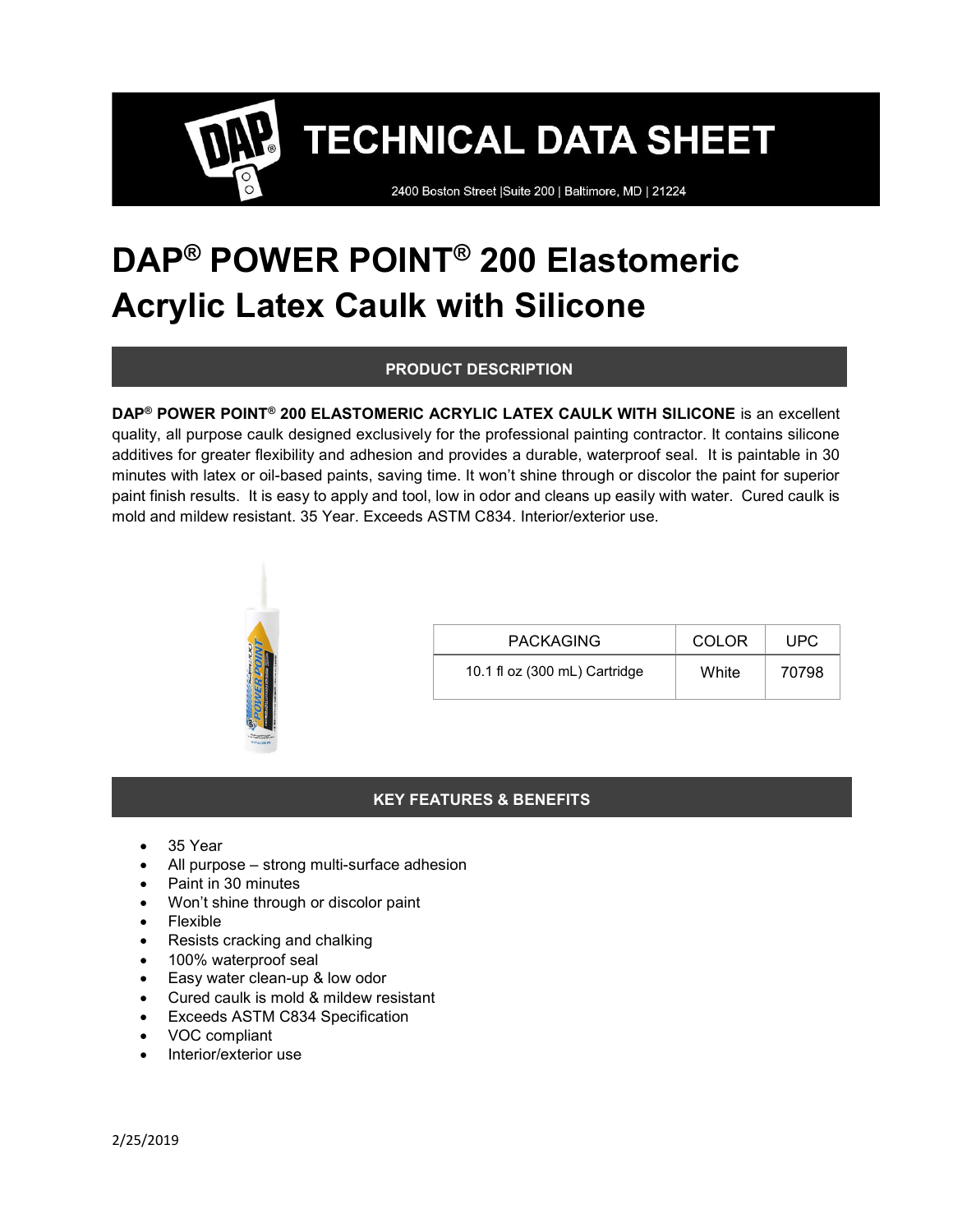2400 Boston Street | Suite 200 | Baltimore, MD | 21224

#### SUGGESTED USES

#### USE FOR CAULKING & SEALING:

- Window frames
- Door frames
- Baseboards
- Molding
- $\bullet$  Trim
- Corner joints

#### ADHERES TO:

- Wood painted & unpainted
- Aluminum
- Most metals
- Vinyl
- Most plastics
- Glass
- Drywall
- Plaster
- Pipes
- Vents
- Siding
- Other gaps & cracks, especially prior to painting
- **Brick**
- Stone
- Concrete
- Mortar
- Fiber Cement
- **Stucco**
- Most common building materials

## FOR BEST RESULTS

- Apply in temperatures above 40°F.
- Do not apply when rain or freezing temperatures are forecasted within 24 hours. Cooler temperatures and higher humidity will slow down dry time.
- Not for continuous underwater use, filling butt joints, surface defects, tuck-pointing or expansion joints.
- Joint size should not exceed 1/2" wide x 1/2" deep. If joint depth exceeds 1/2", use backer rod material.
- Store caulk away from extreme heat or cold.

### APPLICATION

## **Surface Preparation**

Surface must be clean, dry, structurally sound and free of all old caulk, dirt and other foreign material.

#### Product Application

- 1. Apply in temperatures above  $40^{\circ}$ F. Do not apply when rain or freezing temperatures are forecasted within 24 hours. Cooler temperatures and higher humidity will slow down dry time.
- 2. Cut nozzle at 45º angle to desired bead size.
- 3. Load cartridge into caulk gun.
- 4. Fill gap or joint with caulk.
- 5. If necessary, tool or smooth the bead of caulk with a finishing tool before caulk skins over.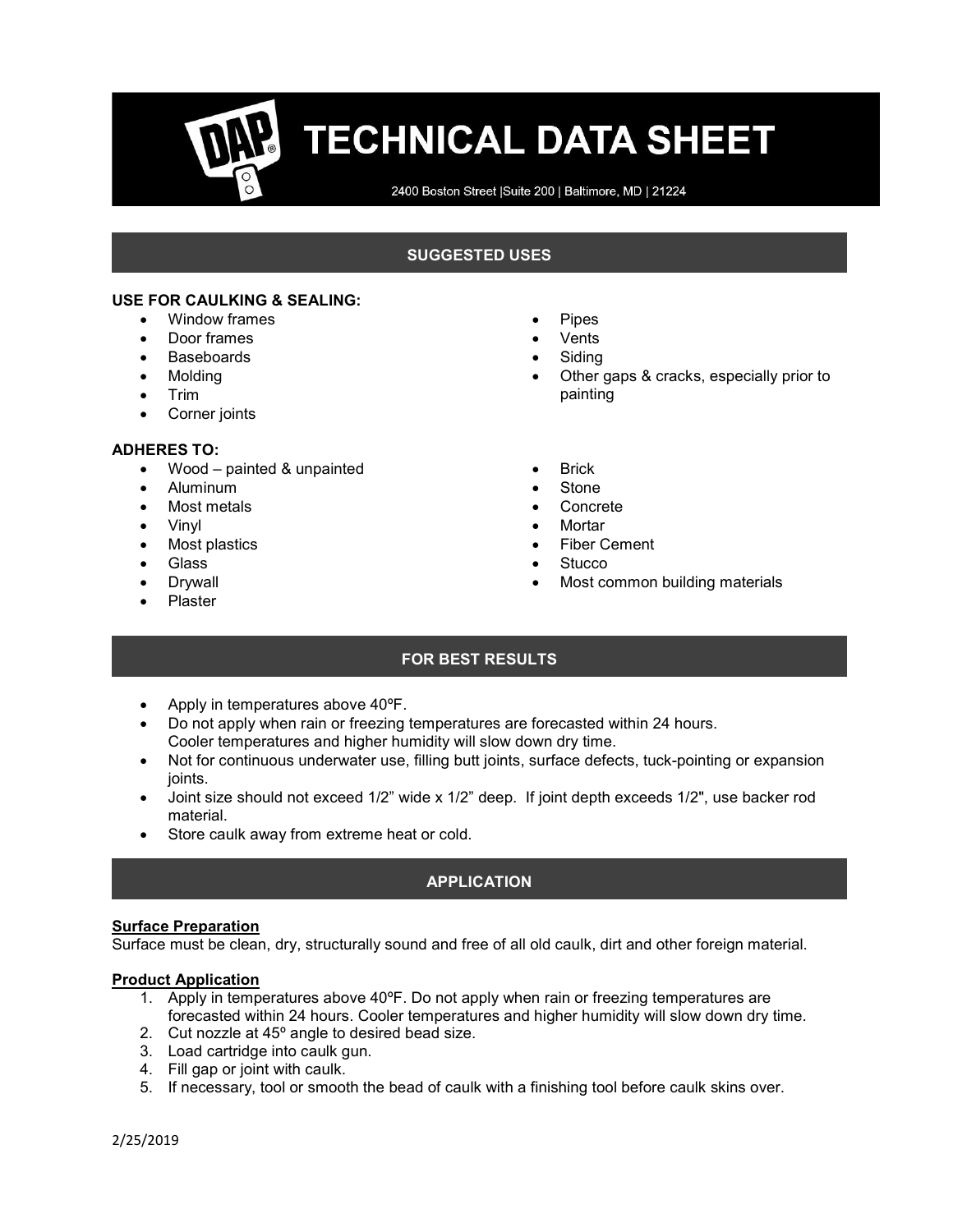2400 Boston Street | Suite 200 | Baltimore, MD | 21224

- 6. Clean up excess wet caulk with a damp sponge before it skins over. Excess dried caulk must be cut or scraped away.
- 7. Allow caulk to dry at least 30 minutes (longer in cool or humid conditions) before painting with latex or oil-based paints.
- 8. Reseal cartridge for storage and reuse.

#### TYPICAL PHYSICAL & CHEMICAL PROPERTIES

| <b>Typical Uncured Physical Properties</b>  |                                                     |
|---------------------------------------------|-----------------------------------------------------|
| Appearance/Consistency                      | Gunnable, non-sag paste                             |
| <b>Base Polymer</b>                         | Siliconized acrylic polymer                         |
| Filler                                      | Calcium carbonate                                   |
| Volatile                                    | Water                                               |
| Weight % Solids                             | 82%                                                 |
| Density (Ibs per gallon)                    | 13.3                                                |
| Odor                                        | Very mild                                           |
| Clean Up                                    | Water                                               |
| <b>Flash Point</b>                          | $>212$ °F                                           |
| Freeze Thaw Stability (ASTM C1183)          | Passes 5 Cycles                                     |
| <b>Shelf Life</b>                           | 12 months                                           |
| Coverage                                    | 10.1 fl oz: 55 linear feet at a 3/16" diameter bead |
|                                             |                                                     |
| <b>Typical Application Properties</b>       |                                                     |
| <b>Application Temperature Range</b>        | 40°F to 100°F                                       |
| Tooling Time (Working Time)                 | 10 minutes                                          |
| <b>Tack Free Time</b>                       | 30 minutes                                          |
| Full Dry Through                            | 24 hours                                            |
| <b>Return to Service Time</b>               | 24 hours                                            |
| Vertical Sag (ASTM D2202)                   | 0.05"                                               |
|                                             |                                                     |
| <b>Typical Cured Performance Properties</b> |                                                     |
| Service Temperature Range                   | -20°F to 180°F                                      |
| Water Ready Time                            | 24 hours                                            |
| Paint Ready Time                            | 30 minutes                                          |
| <b>Mildew Resistance</b>                    | Cured caulk is mold & mildew resistant              |
| Extension Recovery (ASTM C736)              | Exceeds ASTM C834 requirement                       |